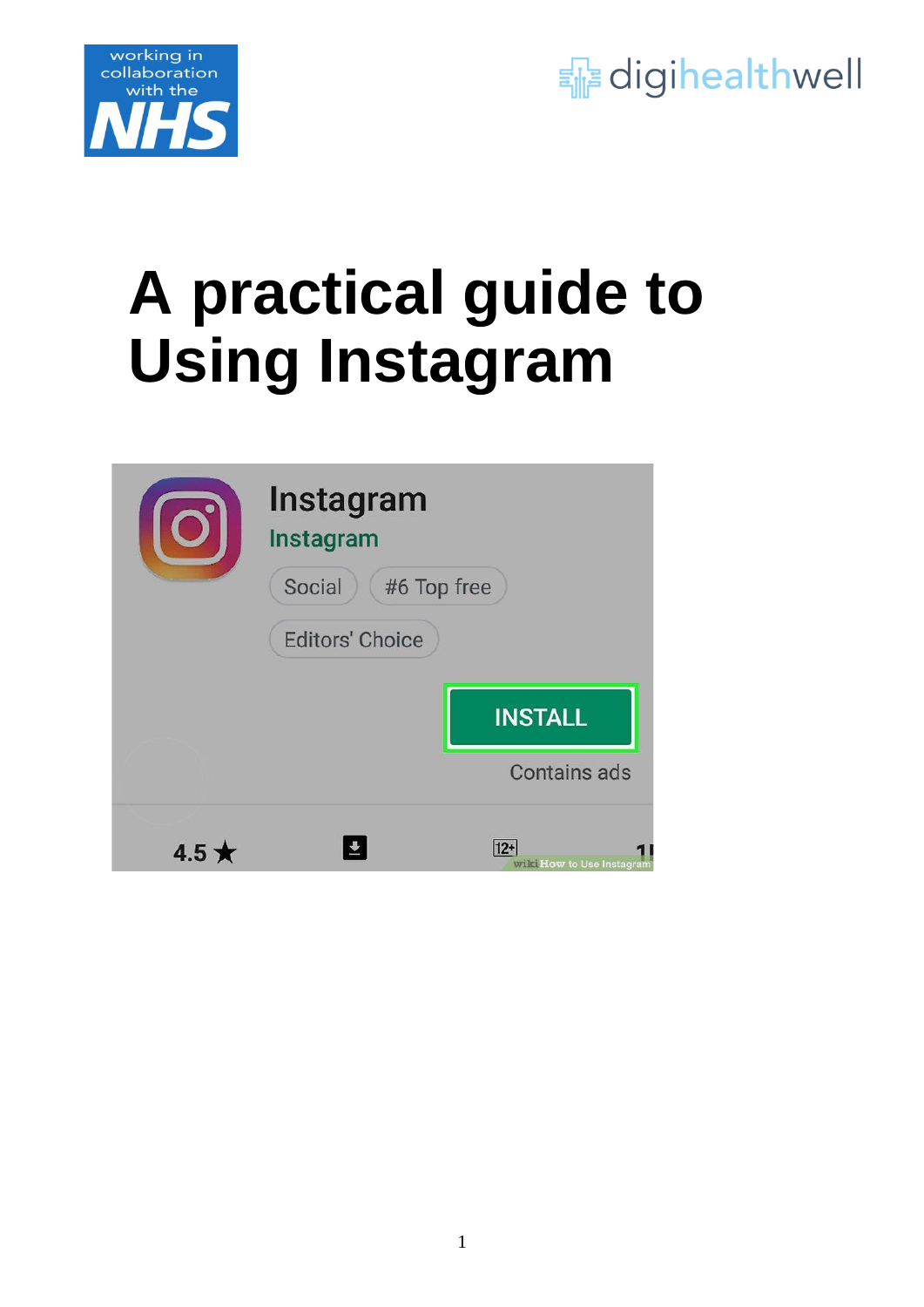© Paula Stather, Rachel Hatfield, Alex Rowley 2020, assert their rights under the Copyright, Designs and Patents Act 1988 to be identified as the authors of this work. All rights reserved. Any part of this publication may be reproduced or transmitted, in any form or by any means without prior permission of the copyright owners, but please attribute them.

#### **Disclaimer**

All the guidance, ideas and suggestions included in the content of this guide are intended to inform readers about how to use Instagram – in their work setting; for example to interact with colleagues or friends. The content is not a substitute for national advice and guidance from professional or regulatory organizations about Instagram; please be aware that you must comply with your organisation's (eg CCG or Trust) IG guidance, clinical indemnity and GDPR regulations – which are not covered in this booklet. While every effort has been made to include accurate and up to date information knowledge and understanding, regulations relating to social media channels are constantly being updated and an Instagram user must endorse national requirements relating to IT security, clinical safety, data quality, the use of patient data, data protection and privacy, and information standards. So you need to use the content of the guide to learn more about how you can adopt or enhance your use of Instagram and weigh up the choices, information and guidance for your own work circumstances.

For more information go to: www.digihealthwell.co.uk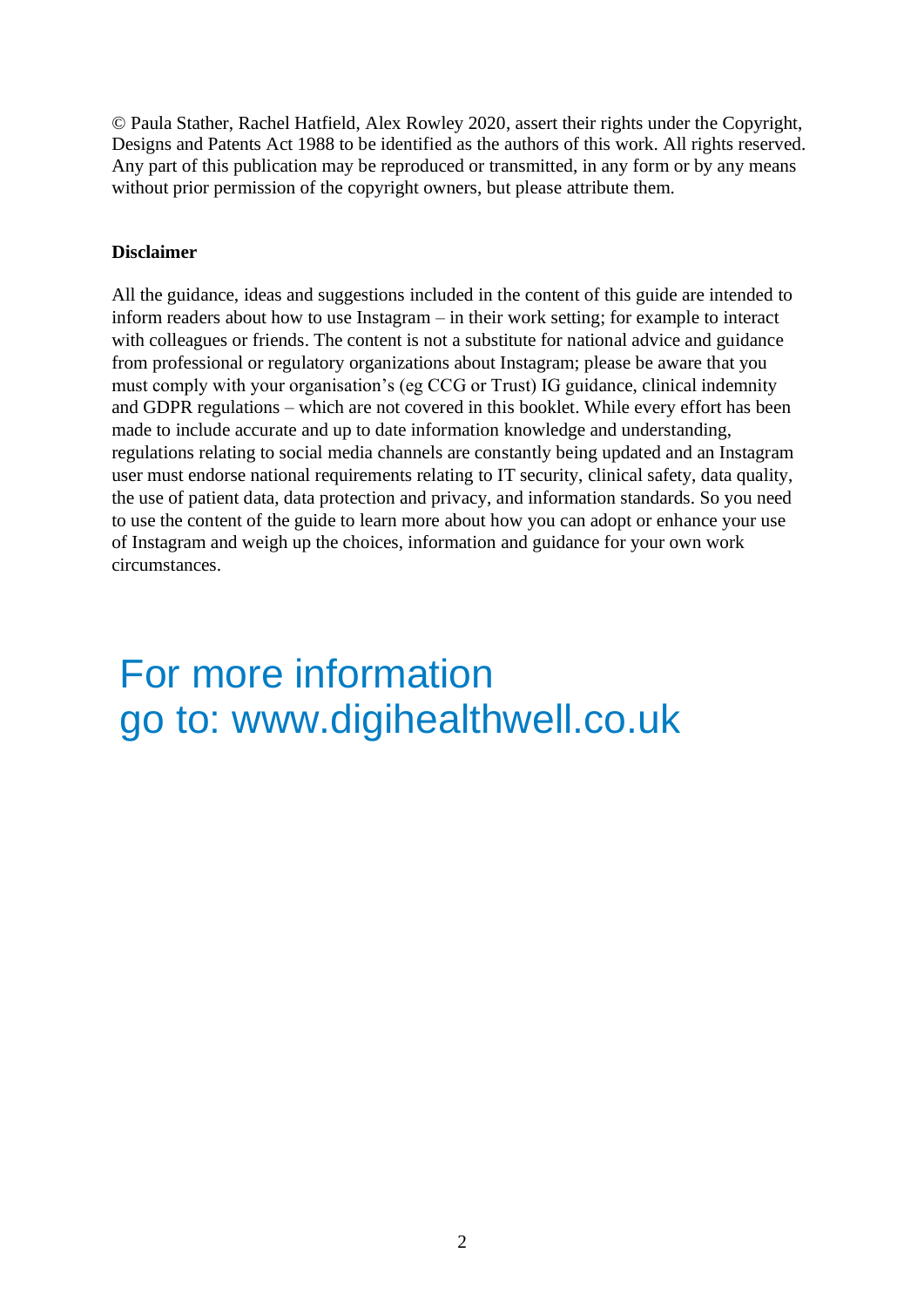## **Installing Instagram**

**Download the Instagram app.** You can do this by searching for "Instagram" in your device's app marketplace (e.g., the App Store on iOS or the Google Play Store on Android) and then selecting the pertinent search result for download.



**Open the Instagram app.** To do so, tap the Instagram icon (it resembles a multi-coloured camera) on one of your device's home screens.

**Create an account by tapping Sign up at the bottom of your screen.** From here, you'll need to enter your email address, preferred username, password, and phone number (optional but recommended). You'll also have the opportunity to upload a profile photo before continuing.

- You can choose to add a bit of personal information in the "About" section as well, including a first and last name or a personal website.
- If you already have an Instagram account, you can tap Sign In at the bottom of the Instagram login page and enter your account login information instead.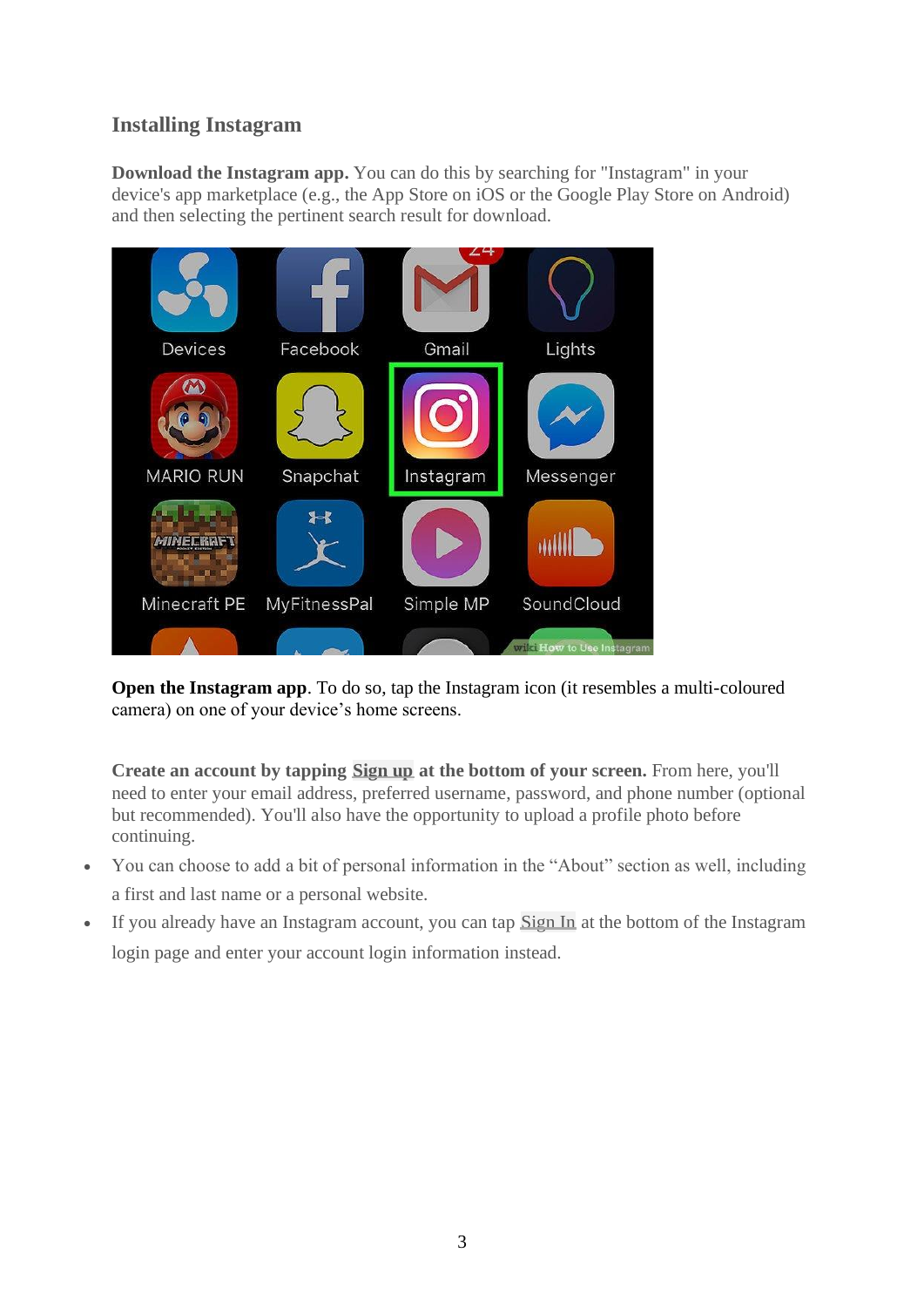

**Select friends to follow.** After finishing your account creation, you'll have an option to choose to find friends from your contact list, Facebook account, Twitter account, or by manual search. Note that you will need to provide Instagram with your Facebook or Twitter account information (your email address and relevant password) before you'll be able to select friends from either of these platforms.

- You can choose to follow suggested Instagram users by tapping the "Follow" button next to their name.
- Following people allows you to see their posts in your "Home" page.
- You will be able to add friends at any time from within your account, even after you create your account.

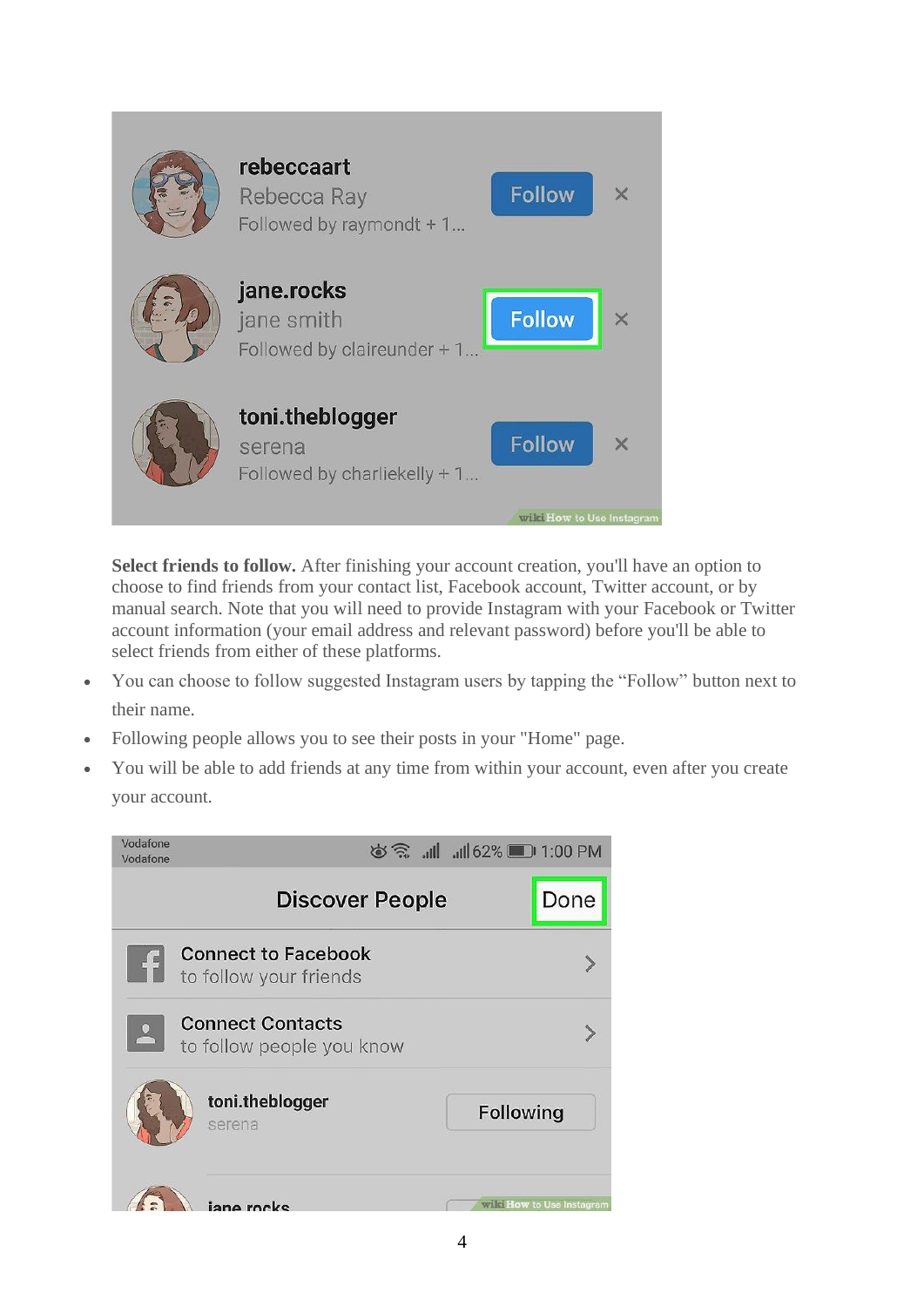**Select Done when you're ready to proceed.** Doing this will take you directly to your Instagram account's Home page, which is where you will see posts from the people you've chosen to follow.

#### **Using the Tabs on Instagram**



**Review the Home tab.** This is the default tab on which you begin - this is your feed, a collection of all of the new posts from people you follow. From here, you can do the following:

- Tap the  $\pm$  icon in the top left corner of your screen to record and post an Instagram Story for all of your followers to see. You'll need to allow Instagram access to your microphone and camera for this to work.
- Tap the delta symbol in the top right corner of your screen to view your Inbox. Direct messages will appear here.

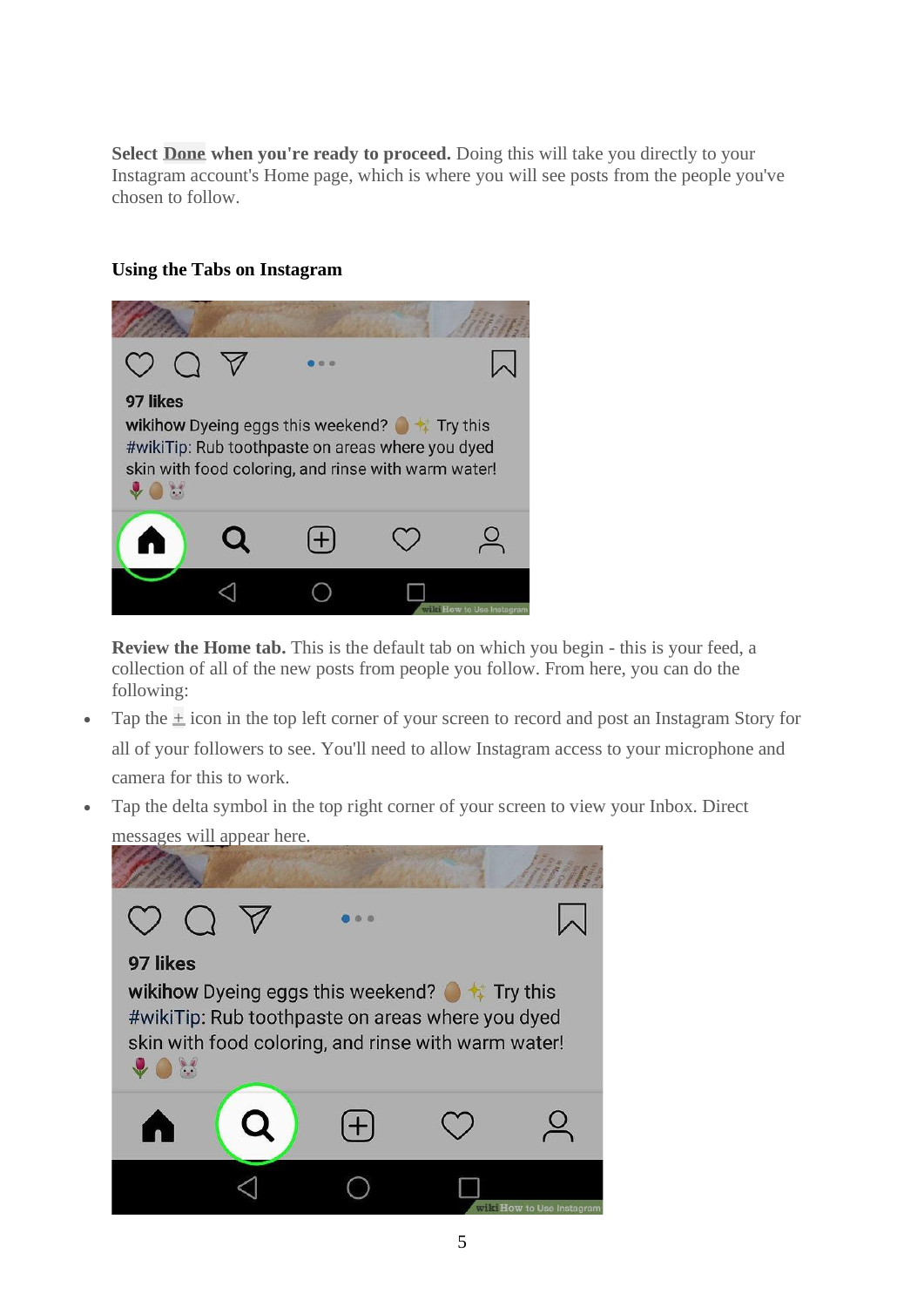**View the "Search" page by tapping the magnifying glass icon.** It's to the immediate right of the Home tab at the bottom of the screen. From here, you can search for accounts and keywords by typing in the "Search" bar at the top of the screen.



**View your account's activity by tapping the heart icon.** It's two icons over from the magnifying glass icon. This is where all of your in-app notifications will appear (e.g., photo likes and comments, friend requests, etc.).



**Visit your own profile by tapping the account icon.** This is the person-shaped icon in the bottom right corner. From here, you can do the following:

• Tap the  $\pm$  icon in the top left corner of your screen to add friends from Facebook and your contacts list.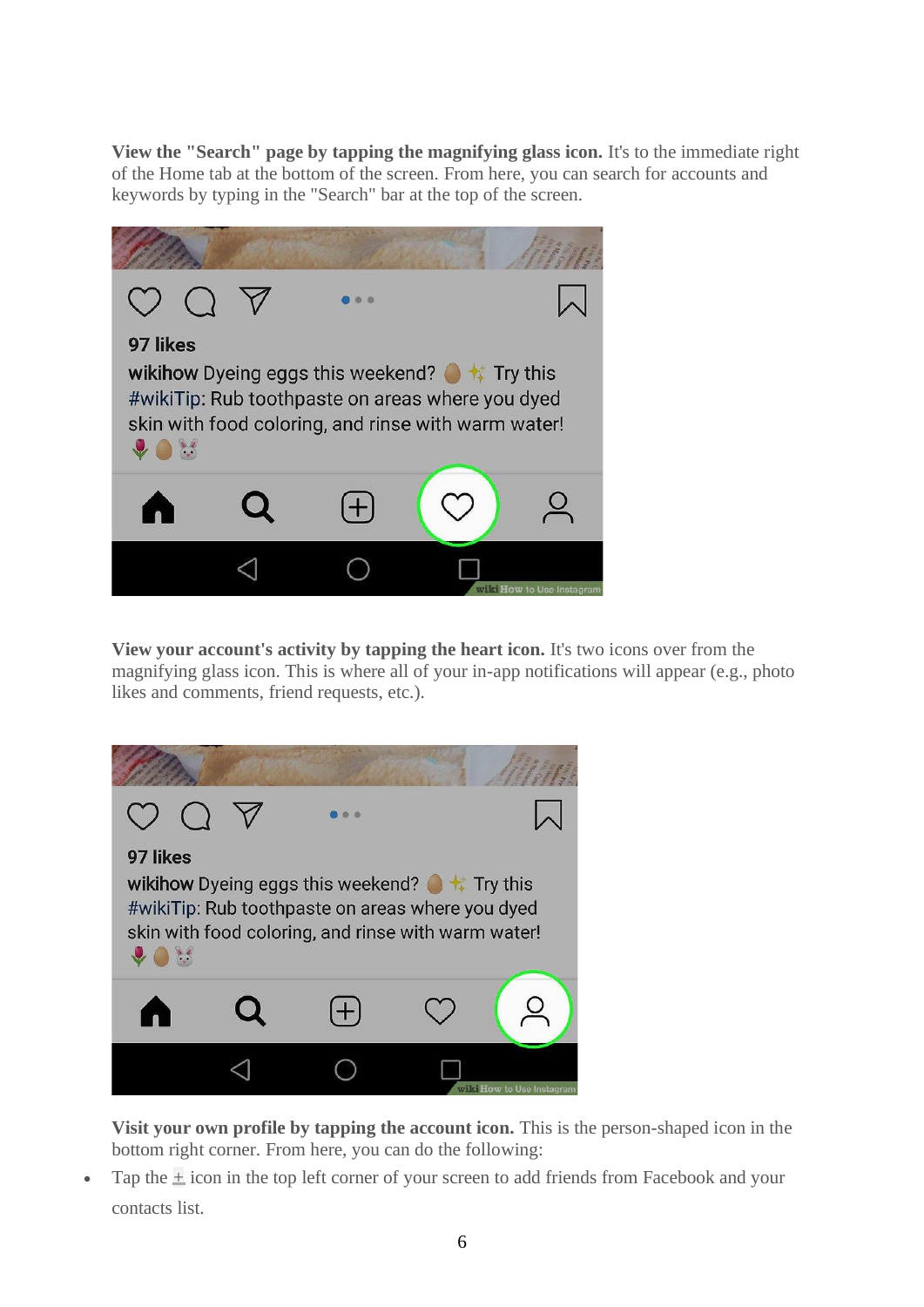- Tap the three horizontal bars  $(\Xi)$  in the top right corner and then the gear or  $\ddot{\ddot{\theta}}$  at the bottom of your screen to view the Instagram options. You can adjust your account settings and add friends or social media accounts from here.
- Tap Edit Profile to the right of your profile picture to change your name or username, add a bio and/or website, and adjust your private information (e.g., your phone number and email address).

#### **Adding Photos to Instagram**



**Click the**  $\pm$  **<b>button to post a picture.** It's located at the bottom centre of your page. From here, you can add pre-existing photos from your camera roll or take a photo.

**Review the camera options.** You have three upload possibilities listed at the bottom of this page:

- **Library** This option lets you upload a photo already in your library.
- **Photo** You can take a photo using Instagram's in-app camera here. You'll need to allow Instagram to access your camera before taking a photo.
- **Video** You can record a video using Instagram's camera here. You'll need to allow Instagram to access your microphone first.

Select or take a photo. If you're taking a photo or video, you'll need to tap the circular button toward the bottom of your screen to do so.

If you're selecting a pre-existing photo, you'll need to tap  $Next$  in the top right corner of the screen to proceed.

**Select a filter for your photo.** You can do this from the bottom of the screen. Today on an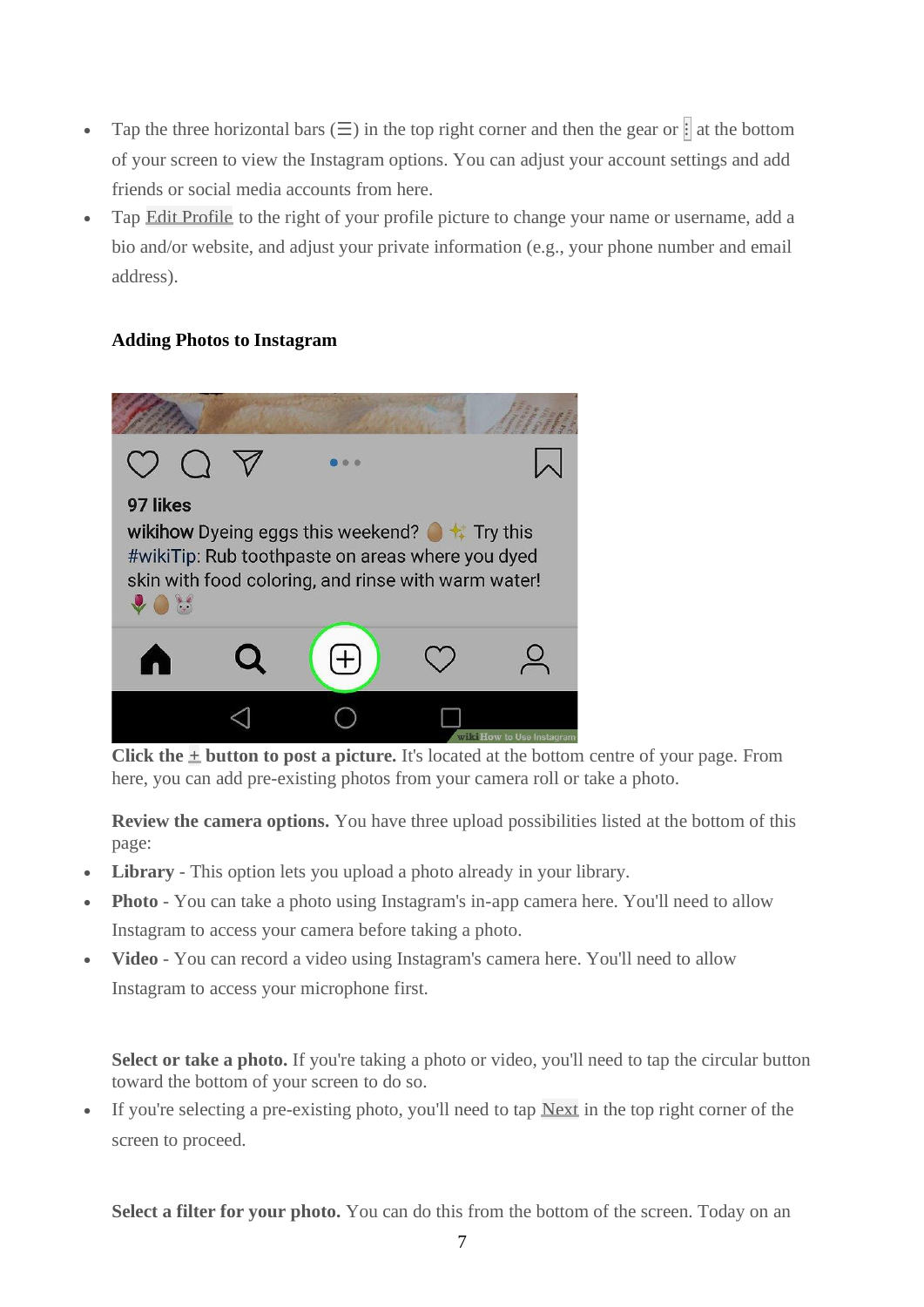average 11 filters are available in your instagram account. The main intention of it is to make boring images interesting. You can even download Instagram filters. Filters change the color palette and composition of your photo--for example, applying the "Moon" filter changes your photo to a washed-out black-and-white color.

• You can also tap Edit in the bottom right corner of the screen to adjust aspects of your photo such as Brightness, Contrast, and Structure.

**Tap Next.** This is in the top right corner of your screen.

**Add a caption to your photo.** You'll do this in the "Write a caption" box at the top of the screen. If you want to add tags to your photo, you'll do that here as well.

**Review your remaining photo options.** Before sharing your photo, you can do the following things:

- Tap Tag People to tag followers in your photo.
- Tap Add Location to add your current location to your photo's description. You'll need to allow Instagram to access your location services to do this.
- Post your photo to your Facebook, Twitter, Tumblr, or Flickr account by sliding the pertinent switch right to the "On" position. You will need to link your Instagram account to the external account in question before you can do this.

**Tap Share in the top right corner of your screen.** You have successfully posted your first Instagram photo!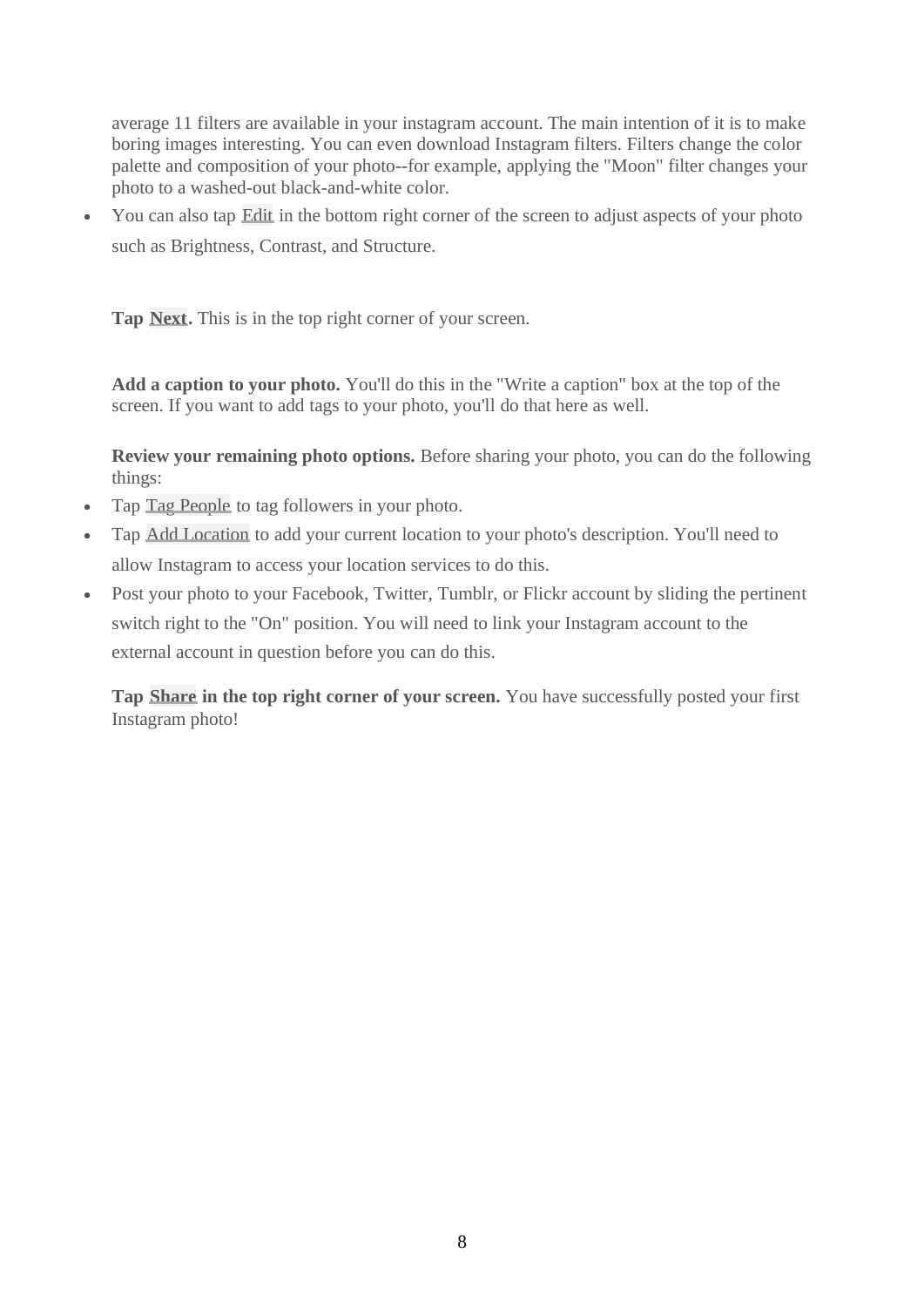# **Using Instagram alongside Facebook pages**

Instagram can be used to create, post and share content that is visual. You cannot add links to other sources but you can raise awareness around particular issues in a creative way. You can also engage with a wider audience, which typically tends to be younger than that of Facebook. In this guide we'll cover the basics when using Instagram to create and share content that you would also like to share on your Facebook Page.

The sections below explain how to:

- Installing the app and signing in
- Linking your account to the Facebook Page
- Creating and posting content to Instagram and Facebook

#### Installing the app and signing in

#### **Getting the App**

- 1. Download the Instagram app from the [App Store](https://itunes.apple.com/us/app/instagram/id389801252?mt=8) (iPhone) or [Google Play Store](https://bit.ly/HbEuQH) (Android).
- 2. Once the app is installed, tap  $\Box$  to open it.

#### **Signing in**

You should sign into Instagram using the Facebook account you use to manage your Facebook page. If you haven't got a Facebook account, please create one before logging into Instagram otherwise, it won't work. (note\* Your Facebook account doesn't have to be in regular use, you just need one)

#### Link your account

Although you will have logged into Instagram with a Facebook account, you will still need to link it to allow you to post across both platforms. To link your Instagram and Facebook accounts and share posts directly from Instagram to Facebook:

- 1. Go to your profile and tap  $\equiv$ .
- 2. Tap  $\circlearrowright$  Settings.
- 3. Tap Account, then tap **Linked Accounts**.
- 4. Tap Facebook and enter your Facebook login info.

Once you link accounts, you'll then have the option to share a post to Facebook from the same screen where you add a caption. You can also share from Instagram [to a Facebook Page](https://help.instagram.com/356902681064399) you manage.

#### **Unlinking your account**

To unlink your Facebook account:

- 1. Go to your profile and tap  $\equiv$ .
- 2. Tap  $\circlearrowright$  Settings.
- 3. Tap Account, then tap Linked Accounts.
- 4. Tap Facebook, and then tap Unlink Account (iPhone) or Unlink (Android).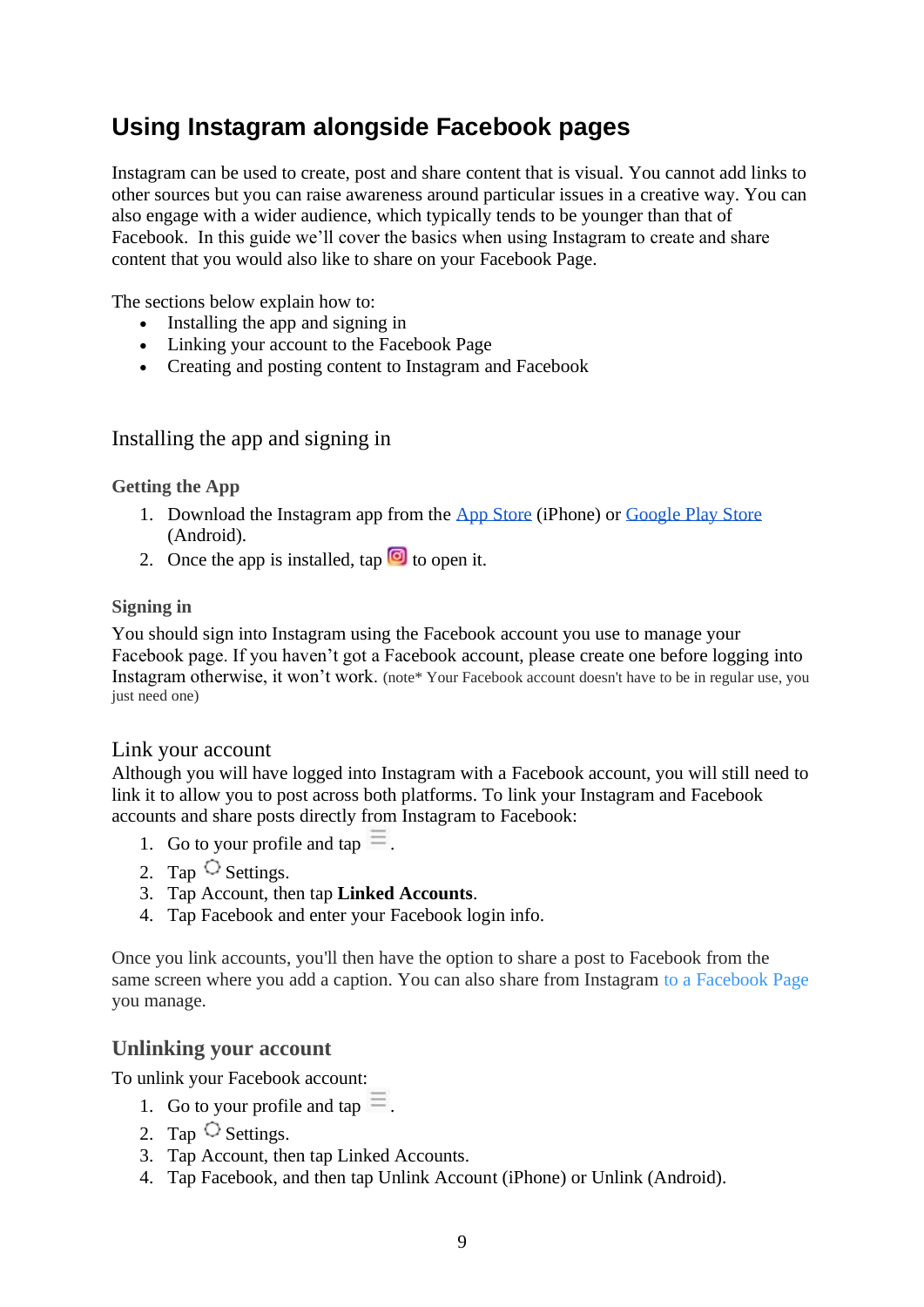#### **Settings so you can share posts from your Instagram to a Facebook Page**

To share posts from your Instagram account to your Facebook Page, you first need to ensure your account is [an admin of that Page](https://www.facebook.com/help/510247025775149) on Facebook. This is important as you need the rights to edit the page. To share posts from your Instagram account to a Facebook Page:

#### **Android**

- 1. Go to your profile and tap  $\equiv$ .
- 2. Tap  $\overline{\circ}$  Settings.
- 3. Tap **Account** >>> **Linked Accounts**, then select **Facebook**.

| ◀ App Store | 13:15     | …⊫ <del>≎</del> ■⊃     |  |                              |
|-------------|-----------|------------------------|--|------------------------------|
| $\lt$       |           | <b>Linked accounts</b> |  |                              |
| R           | Facebook  |                        |  | Wavemaker Stoke >            |
| v           | Twitter   |                        |  | $\left\langle \right\rangle$ |
| t           | Tumblr    |                        |  | $\left\langle \right\rangle$ |
| 6           | 新浪微博      |                        |  | $\mathcal{P}$                |
| ă           | Ameba     |                        |  | $\left\langle \right\rangle$ |
|             | 1 ミクシィ    |                        |  | $\left\langle \right\rangle$ |
| W           | VKontakte |                        |  | $\mathcal{P}$                |
| 9           | OK.ru     |                        |  | $\mathcal{P}$                |
|             |           |                        |  |                              |
|             |           |                        |  |                              |
|             |           |                        |  |                              |
|             |           |                        |  |                              |
| ſn          |           | $\boxplus$             |  |                              |

- 4. If you haven't already, enter your Facebook login information.
- 5. By default, your Instagram account will share to your personal Facebook profile. **To share to a Page instead**, choose a **Page** that you manage below Share to.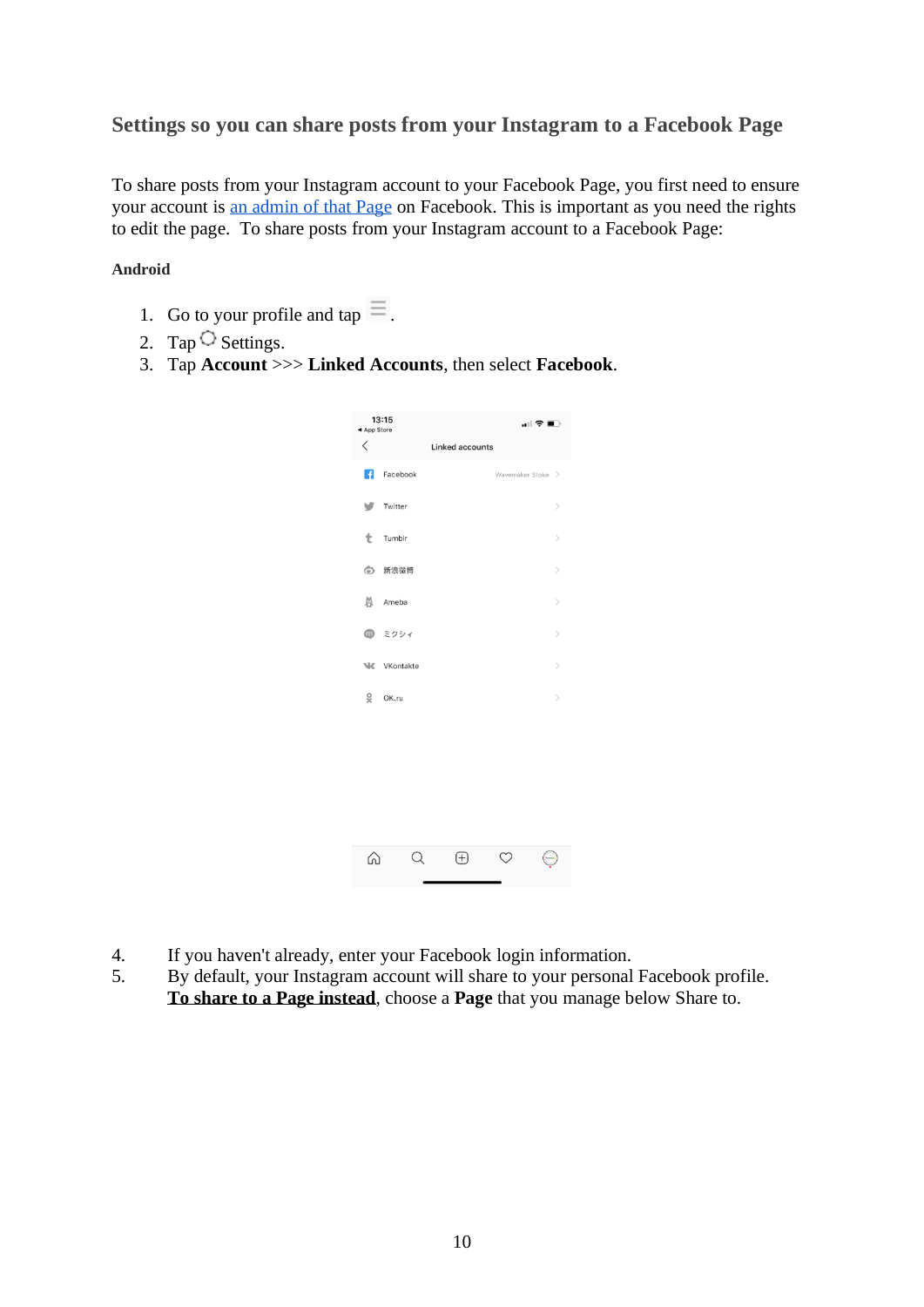## **Creating and posting content to Instagram and Facebook**

What is it you want to say? Is it on 'brand'? Is it consistent? All these things need to be thought of each time you post.

- 1. Take a photo of what you want to post
- 2. Click on the **+** to add a new post

**Note: if it's the first time you've used Instagram then tap ALLOW to give the Instagram app access to your photo gallery**

3. Select the photo you wish to share. You can select multiple photos if you wish. They will be displayed in the order you select them

4. Click **Next**

5. Select a filter if you wish. This can make it look more visually appealing (remember to keep inline with other posts you have shared)

6. Write a caption explaining the post. Be as descriptive as possible.

7. Add **hashtags** to the caption box to help gain awareness and exposure. For example **#stoptober** (this will allow for your posts to be easily sourced and grouped with all other posts that have the same hashtag #. When people say 'trending' this is what they are referring to).

8. Add any other people and organisations you may know of that have been included in the photo. This can help share the post to a wider audience.

9. Check the **Also post to Facebook** option to ensure content is shared across both platforms. (if you have more than one Facebook account, make sure it is the right one)

10. Tap **Share**

That's it. All done. Your content will now be posted to Instagram and to your Facebook page.

Advertising both the Instagram and Facebook pages to surgery patients will ensure the content is received by a wider audience.

## **FAQs**

## **Adding multiple accounts**

You can have more than one account on Instagram.

How to add and switch between multiple Instagram accounts?

When you add multiple Instagram accounts, you can switch between them without having to log out and log back in. To add multiple Instagram accounts:

1. Go to your profile and tap  $\equiv$ .